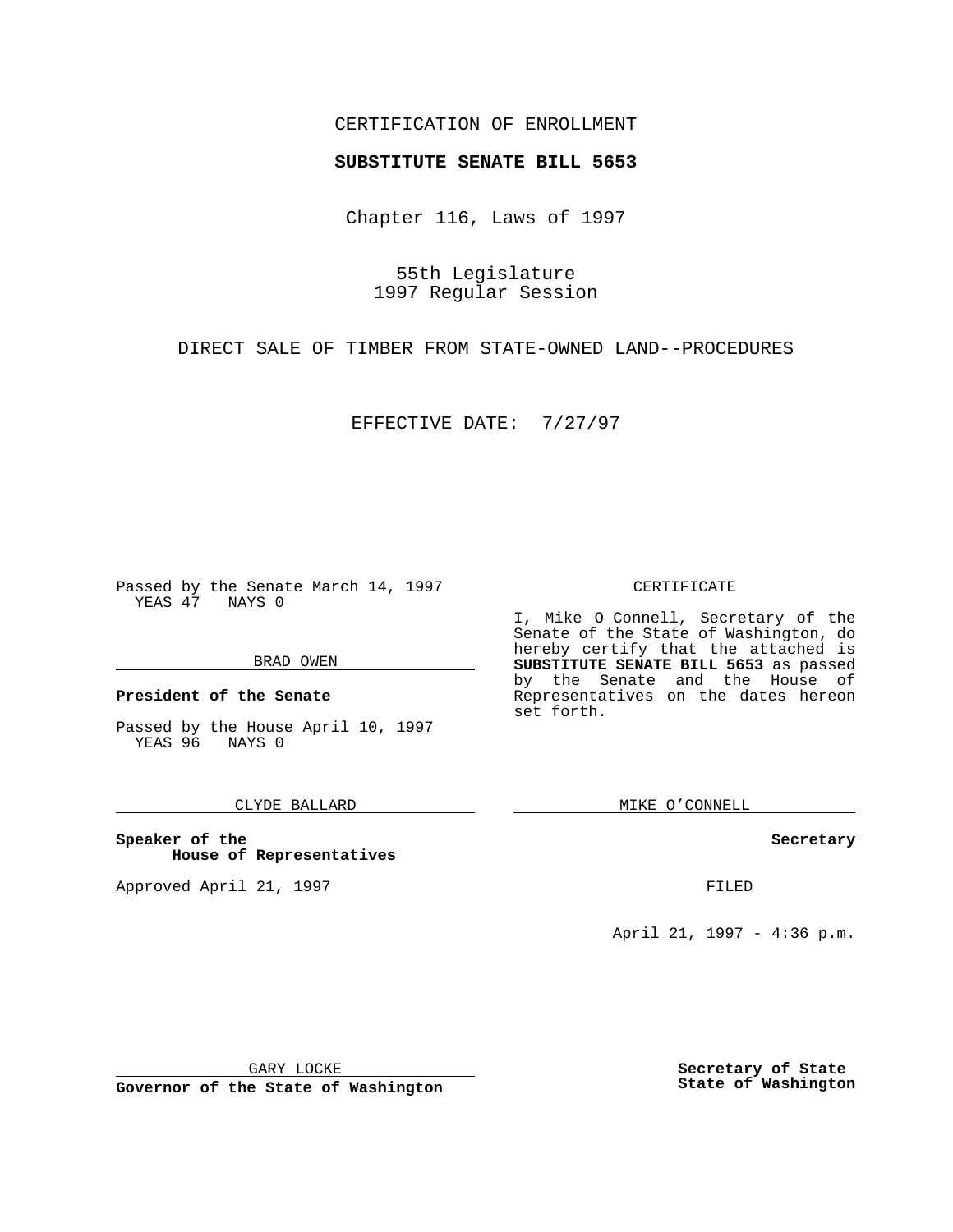## **SUBSTITUTE SENATE BILL 5653** \_\_\_\_\_\_\_\_\_\_\_\_\_\_\_\_\_\_\_\_\_\_\_\_\_\_\_\_\_\_\_\_\_\_\_\_\_\_\_\_\_\_\_\_\_\_\_

\_\_\_\_\_\_\_\_\_\_\_\_\_\_\_\_\_\_\_\_\_\_\_\_\_\_\_\_\_\_\_\_\_\_\_\_\_\_\_\_\_\_\_\_\_\_\_

Passed Legislature - 1997 Regular Session

### **State of Washington 55th Legislature 1997 Regular Session**

**By** Senate Committee on Natural Resources & Parks (originally sponsored by Senators Oke and Snyder; by request of Commissioner of Public Lands and Department of Natural Resources)

Read first time 03/03/97.

 AN ACT Relating to the establishment of procedures for direct sale of timber from state-owned land; and amending RCW 79.01.132 and 79.01.184.

BE IT ENACTED BY THE LEGISLATURE OF THE STATE OF WASHINGTON:

 **Sec. 1.** RCW 79.01.132 and 1989 c 148 s 1 are each amended to read as follows:

 When any timber, fallen timber, stone, gravel, or other valuable material on state lands is sold separate from the land, it may be sold as a lump sum sale or as a scale sale. Lump sum sales under five thousand dollars appraised value shall be paid for in cash. The initial deposits required in RCW 79.01.204, not to exceed twenty-five percent of the actual or projected purchase price, but in the case of lump sum sales over five thousand dollars not less than five thousand dollars, shall be made on the day of the sale, and in the case of those sales appraised below the amount specified in RCW 79.01.200, the department of natural resources may require full cash payment on the day of sale. The purchaser shall notify the department of natural resources before any timber is cut and before removal or processing of any valuable materials on the sale area, at which time the department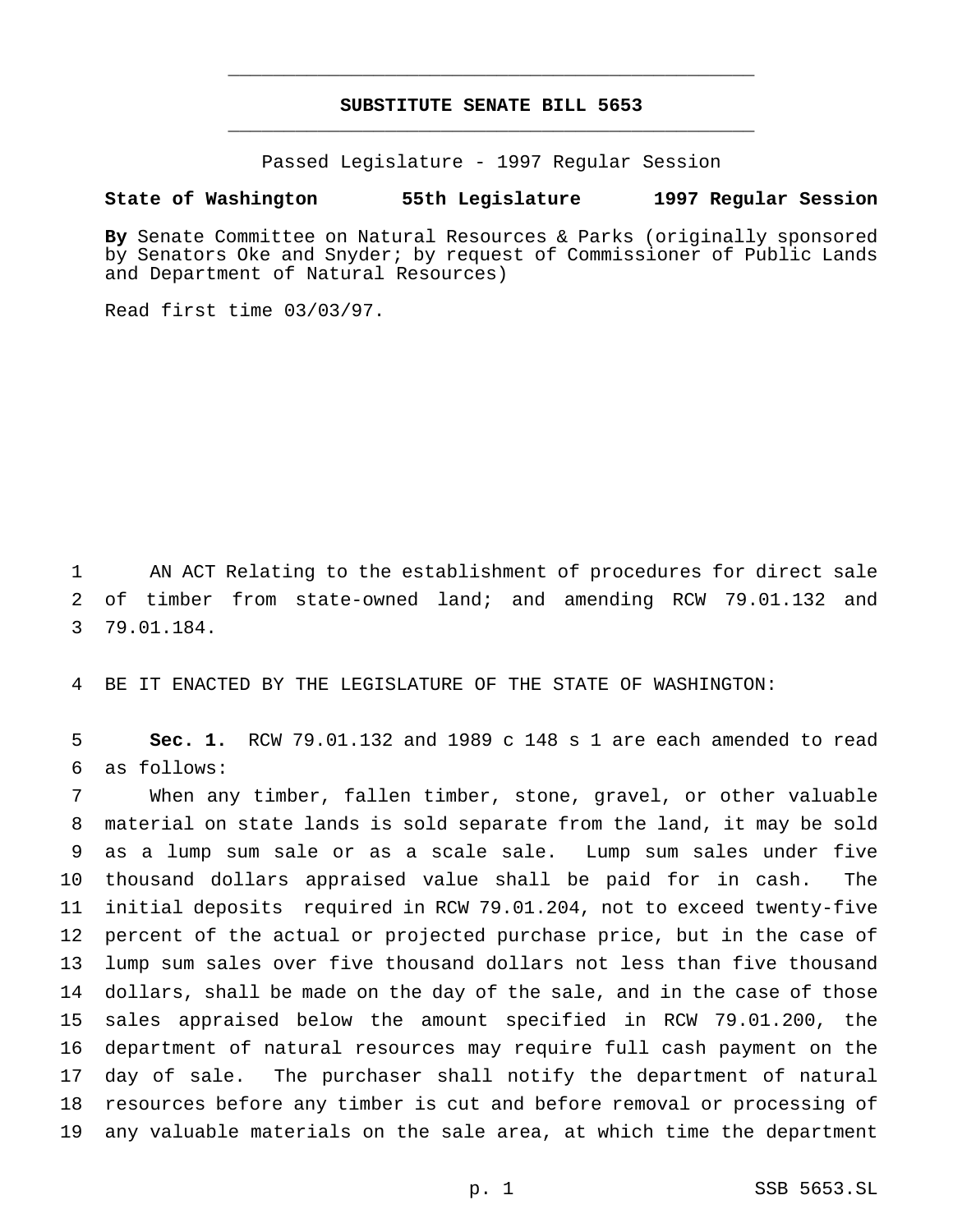of natural resources may require, in the amount determined by the department, advance payment for the removal, processing, and/or cutting of timber or other valuable materials, or bank letters of credit, payment bonds, or assignments of savings accounts acceptable to the department as adequate security. The amount of such advance payments and/or security shall at all times equal or exceed the value of timber cut and other valuable materials processed or removed until paid for. The initial deposit shall be maintained until all contract obligations of the purchaser are satisfied: PROVIDED HOWEVER, That all or a portion of said initial deposit may be applied as the final payment for said materials in the event the department of natural resources determines that adequate security exists for the performance or fulfillment of any remaining obligations of the purchaser under the sale contract.

 In all cases where timber, fallen timber, stone, gravel, or other valuable material is sold separate from the land, the same shall revert to the state if not removed from the land within the period specified in the sale contract. Said specified period shall not exceed five years from the date of the purchase thereof: PROVIDED, That the specified periods in the sale contract for stone, sand, fill material, or building stone shall not exceed twenty years: PROVIDED FURTHER, That in all cases where, in the judgment of the department of natural resources, the purchaser is acting in good faith and endeavoring to remove such materials, the department of natural resources may extend the time for the removal thereof for any period not exceeding twenty years from the date of purchase for the stone, sand, fill material or building stone or for a total of ten years beyond the normal termination date specified in the original sale contract for all other material, upon payment to the state of a sum to be fixed by the department of natural resources, based on the estimated loss of income per acre to the state resulting from the granting of the extension but in no event less than fifty dollars per extension, plus interest on the unpaid portion of the contract. The interest rate shall be fixed, from time to time, by rule adopted by the board of natural resources and shall not be less than six percent per annum. The applicable rate of interest as fixed at the date of sale and the maximum extension payment shall be set forth in the contract. The method for calculating the unpaid portion of the contract upon which such interest shall be paid by the purchaser shall be set forth in the contract. The department of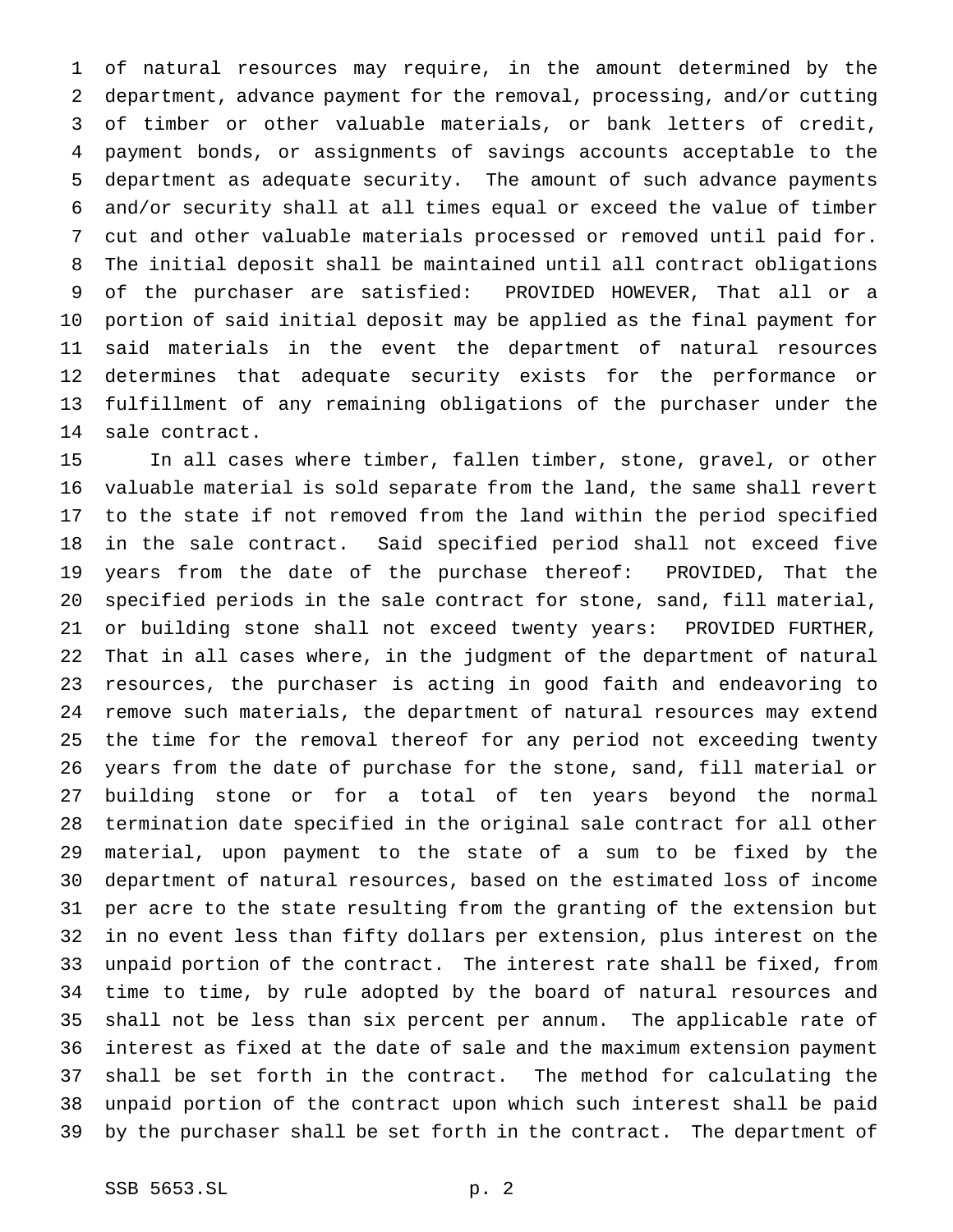natural resources shall pay into the state treasury all sums received for such extension and the same shall be credited to the fund to which 3 was credited the original purchase price of the material so sold( $($ : AND PROVIDED FURTHER, That any sale of valuable materials of an appraised value of one thousand dollars or less may be sold directly to the applicant for cash at full appraised value without notice or 7 advertising)). However, a direct sale of valuable materials may be 8 sold to the applicant for cash at full appraised value without notice 9 or advertising. The board of natural resources shall, by resolution, 10 establish the value amount of a direct sale not to exceed twenty 11 thousand dollars in appraised sale value, and establish procedures to assure that competitive market prices and accountability will be guaranteed.

 The provisions of this section apply unless otherwise provided by statute.

 The board of natural resources shall establish procedures to 17 protect against cedar theft and to ensure adequate notice is given for 18 persons interested in purchasing cedar.

 **Sec. 2.** RCW 79.01.184 and 1989 c 148 s 2 are each amended to read as follows:

 When the department of natural resources shall have decided to sell any state lands or valuable materials thereon, or with the consent of the board of regents of the University of Washington, or by legislative directive, shall have decided to sell any lot, block, tract, or tracts of university lands, or the timber, fallen timber, stone, gravel, or other valuable material thereon it shall be the duty of the department to forthwith fix the date, place, and time of sale, and no sale shall be had on any day which is a legal holiday.

 The department shall give notice of the sale by advertisement published not less than two times during a four week period prior to the time of sale in at least one newspaper of general circulation in the county in which the whole, or any part of any lot, block, or tract of land to be sold, or the material upon which is to be sold is situated, and by causing a copy of said notice to be posted in a conspicuous place in the department's Olympia office and the region headquarters administering such sale and in the office of the county auditor of such county, which notice shall specify the place and time of sale, the appraised value thereof, and describe with particularity